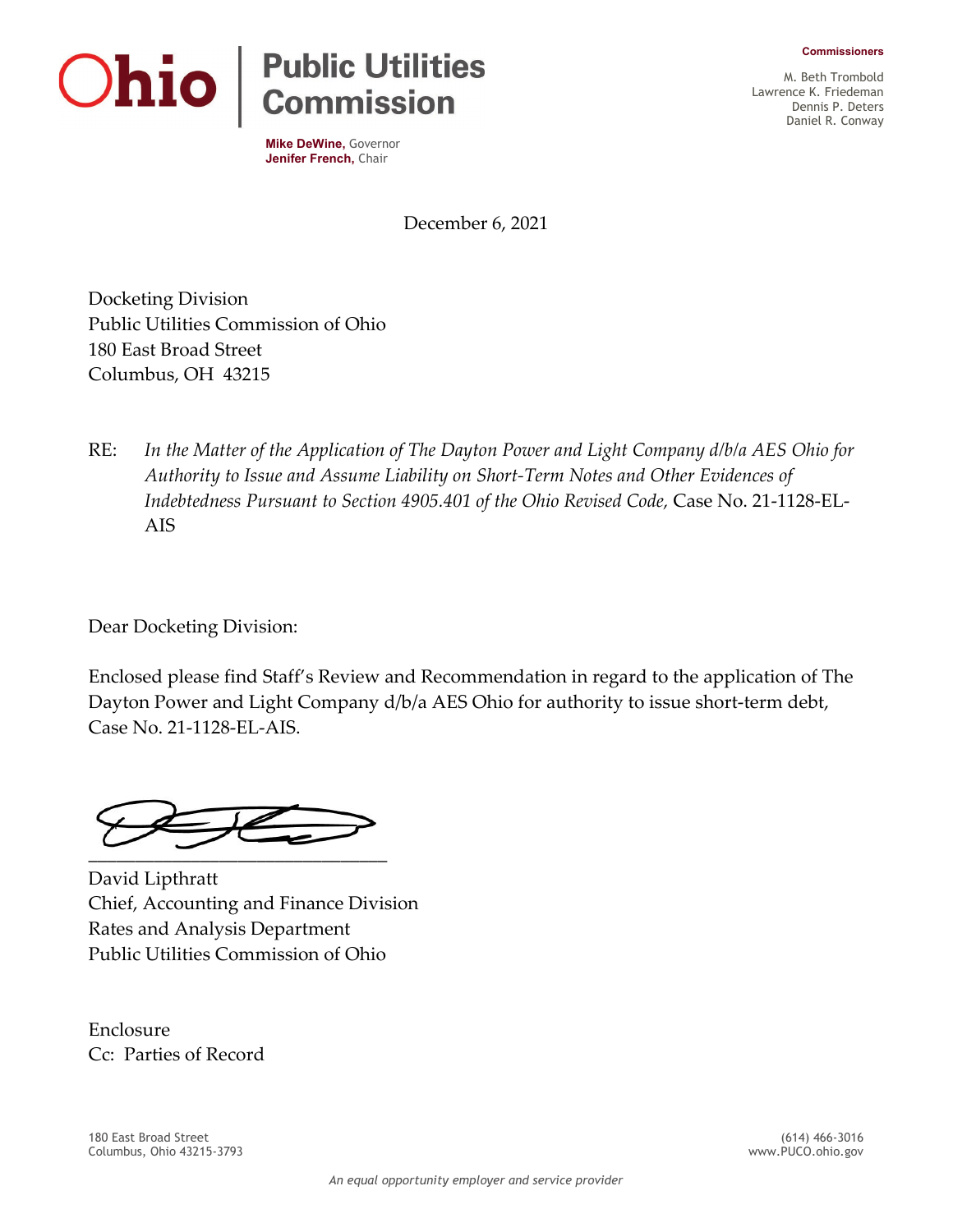## BEFORE THE PUBLIC UTILITIES COMMISSION OF OHIO

) ) ) ) ) )

In the Matter of the Application of The Dayton Power and Light Company d/b/a AES Ohio for Authority to Issue and Assume Liability on Short-Term Notes and Other Evidences of Indebtedness Pursuant to Section 4905.401 of the Ohio Revised Code.

Case No. 21-1128-EL-AIS

### **Staff Review and Recommendation**

### **APPLICATION DESCRIPTION**

On November 2, 2021, The Dayton Power and Light Company d/b/a AES Ohio ("AES Ohio") filed an application with exhibits (collectively, "Application") with the Public Utilities Commission of Ohio ("Commission"), pursuant to Ohio Revised Code ("R.C.") section 4905.401. Through its Application, AES Ohio is seeking authorization to issue notes, revolving loan agreement loans, and other evidences of indebtedness (collectively, "Debt") for terms of less than 12 months in an aggregate amount not to exceed \$300 million at any one time during calendar year 2022. The Application represents a renewal of AES Ohio's existing \$300 million of authority that was granted on December 16, 2020.[1](#page-1-0)

AES Ohio proposes to use the proceeds from the Debt to repay long-term debt, finance capital expenditures, and for other general corporate purposes.

R.C. 4905.401(A) permits Ohio electric utilities to incur short-term debt in an aggregate amount up to five percent of the par value of all outstanding long-term securities without prior approval from the Commission ("Statutory Exemption"). Any Ohio electric utility wishing to incur shortterm obligations in excess of the Statutory Exemption must seek Commission authorization.

#### **REVIEW AND ANALYSIS**

Under the Statutory Exemption, as of September 30, 2021, AES Ohio could borrow approximately \$29 million without the Commission's prior approval. In 2022, AES Ohio's forecasted cash needs include outlays for property taxes (\$76 million), interest payments (\$20.5 million), pension

<span id="page-1-0"></span><sup>1</sup> See *In the Matter of the Application of The Dayton Power and Light Company for Authority to Issue and Assume Liability on Short-Term Notes and Other Evidences of Indebtedness,* Case No. 20-1698-EL-AIS, Finding and Order (Dec. 16, 2020).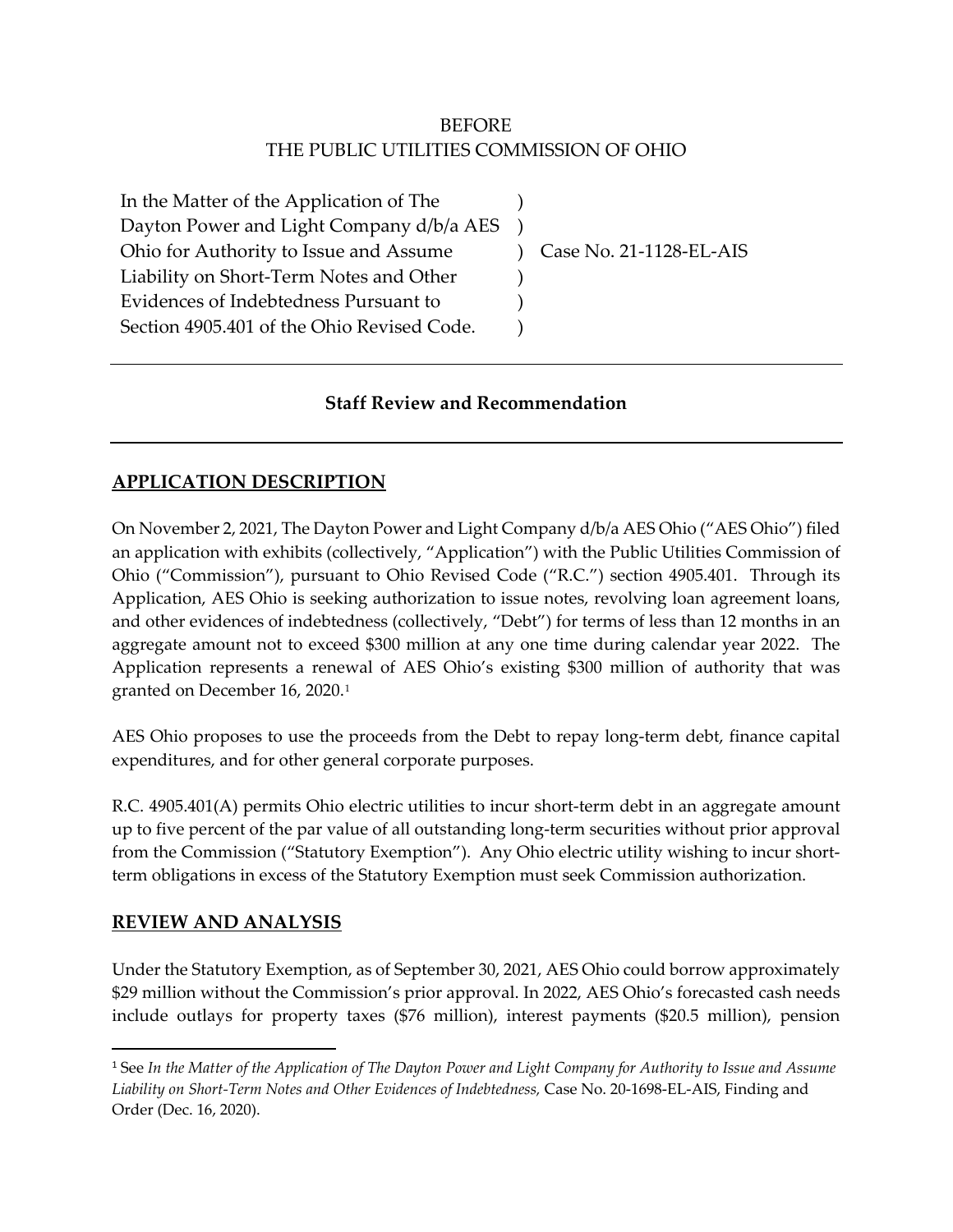funding (\$7.5 million), and preparation for seasonal peaks. The requested authority is sized to ensure preparation for unexpected disruptions in cash flow while reliably providing service.

AES Ohio has an unsecured, revolving credit agreement with a syndicated bank group; it has a borrowing limit of \$175 million. Under the terms of the credit agreement, AES Ohio can increase the size of the facility by an additional \$100 million. With this pool of liquidity, AES Ohio believes it has access to an amount sufficient to ensure continuity of operations in the event of cash flow disruption. The sources of funds used to repay any short-term borrowing include AES Ohio's operating cash flows, funds from long-term debt financing and/or equity capital contributions depending on internal liquidity needs and market conditions. As of September 30, 2021, AES Ohio had \$140 million of short-term borrowings outstanding under its revolving credit facility.

In its most recent financial release, AES Ohio disclosed that capital expenditures were planned to be \$[2](#page-2-0)24 million in 2021 and \$268 million in 2022.<sup>2</sup> Capital projects are subject to continuing review and are revised given changes in financial conditions, load forecasts, and regulatory developments, among other factors. Capital expenditures through nine months of 2021 were \$143.3 million.[3](#page-2-1)

#### **RECOMMENDATION**

Upon review of the Application, Staff believes the requested authority as described by AES Ohio appears reasonable and recommends approval of the Application.

<span id="page-2-1"></span><span id="page-2-0"></span><sup>&</sup>lt;sup>2</sup> Securities and Exchange Commission Form 10-Q for The Dayton Power and Light Company for the quarterly period ended September 30, 2021, Management Discussion and Analysis of Financial Condition and Results of Operations - Capital Requirements (November 4, 2021) (2021 Q3 10-Q). <sup>3</sup> 2021 Q3 10-Q, Condensed Statements of Cash Flows (November 4, 2021).